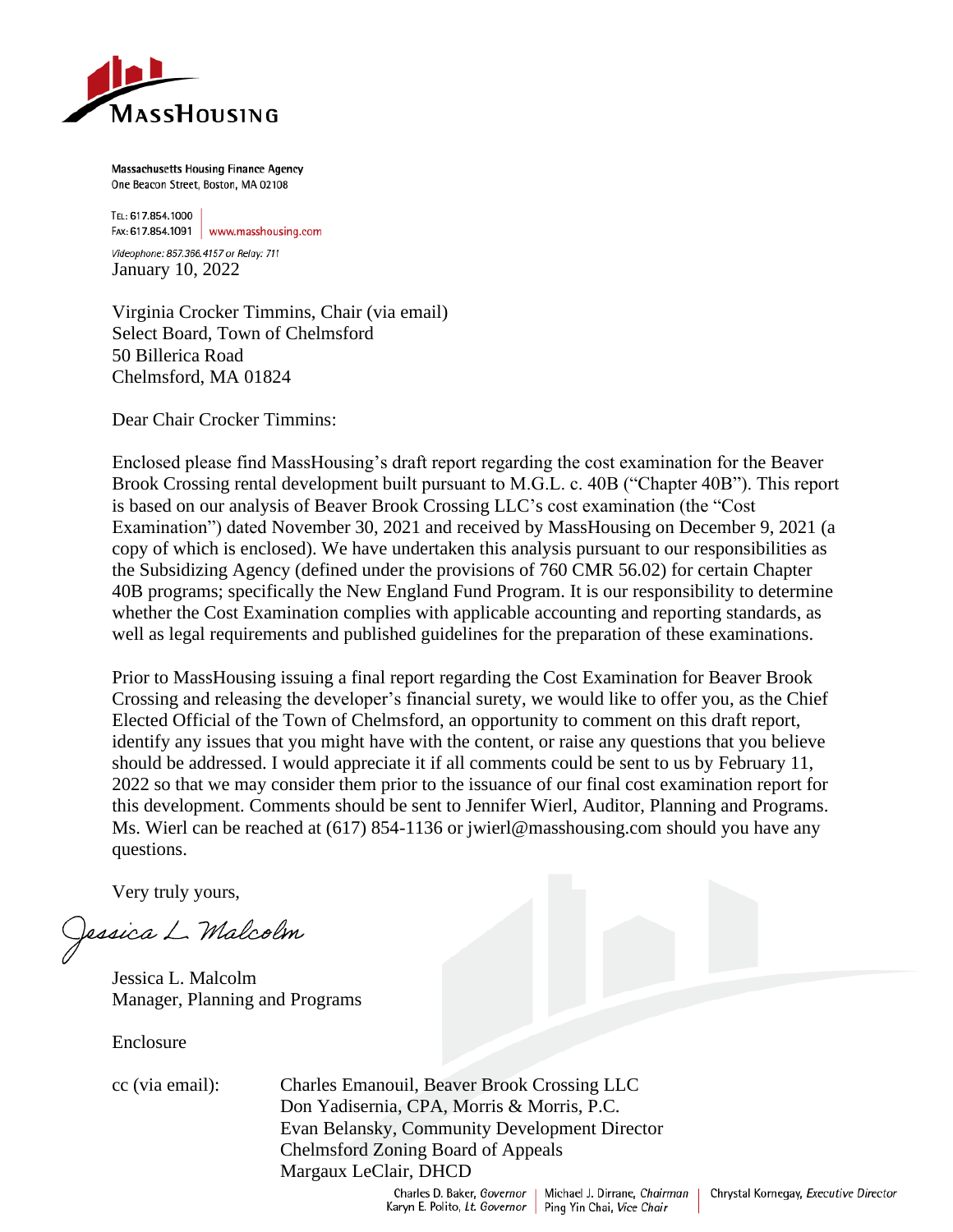

# **Report on MassHousing's Analysis of the Cost Examination Dated November 30, 2021 and Received by MassHousing on December 9, 2021**

**Submitted by Beaver Brook Crossing LLC Regarding**

**Beaver Brook Crossing a M.G.L. Chapter 40B Rental Development Chelmsford, Massachusetts Project ID# 912**

**Date of Report: January 10, 2022**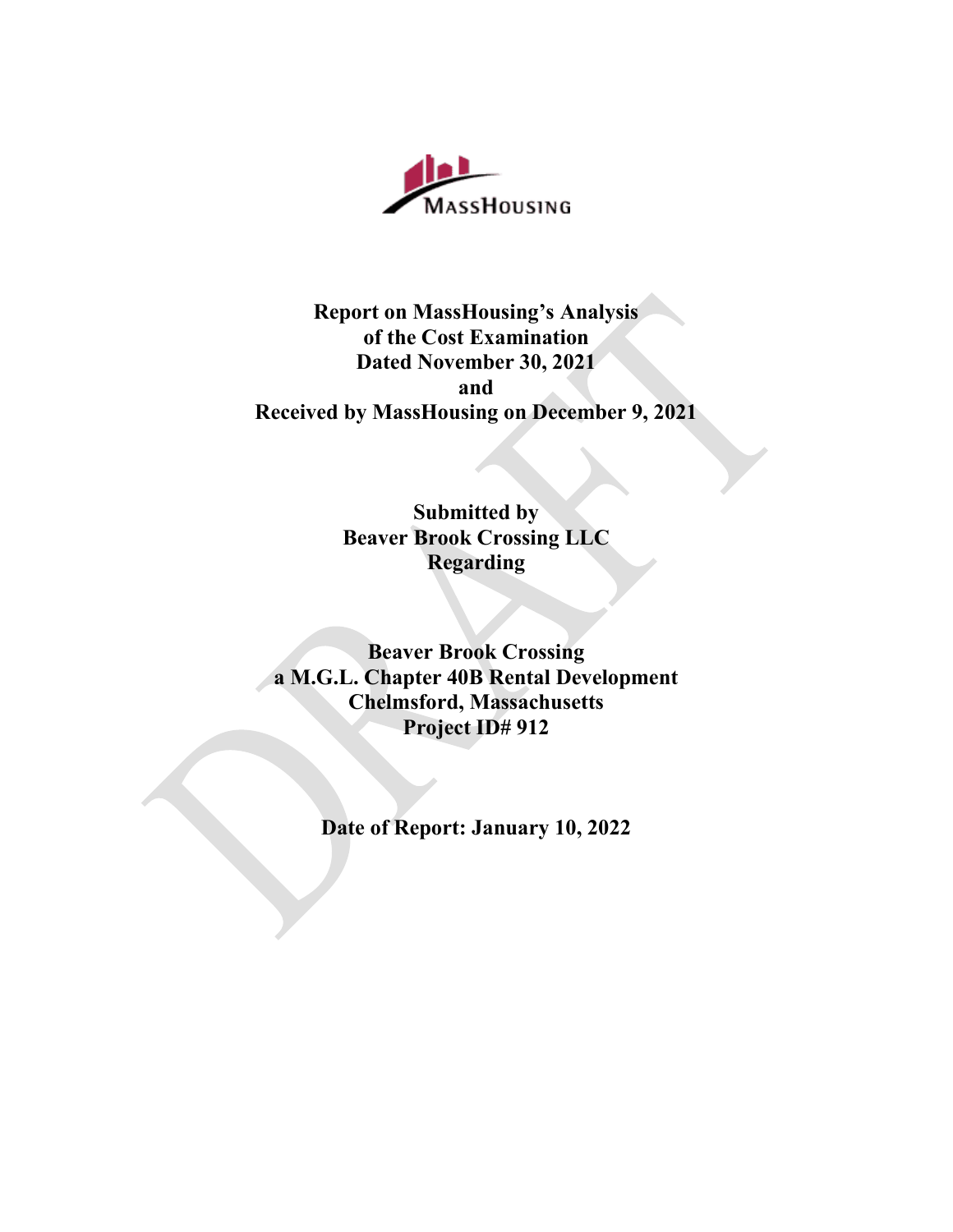#### **Executive Summary**

On December 9, 2021, MassHousing received an Independent Accountants' Report dated November 30, 2021 for the Beaver Brook Crossing housing development (the "Project") located in Chelmsford, Massachusetts (the "Town"). In said Independent Accountants' Report, Morris & Morris, P.C. (the "CPA") stated that they have examined the Schedule of Actual and Budgeted Development Sources & Uses, Schedule of Total Chapter 40B Maximum Allowable Developer Fee and Overhead, and Schedule Showing Calculation of Owner's Equity and Limited Dividend under Chapter 40B (collectively, the "Cost Examination" or "Schedules") of Beaver Brook Crossing LLC (the "Developer"), and that in their opinion the Cost Examination presents fairly, in all material respects, the Schedules of the Developer as of September 30, 2021, in conformity with the accounting practices prescribed by the requirements of the Inter-Agency 40B Rental Cost Certification Guidance for Owners, Certified Public Accountants, and Municipalities (the "Guidance").

MassHousing, acting as the Subsidizing Agency (formerly, "Project Administrator") for this development, conducted an analysis of this Cost Examination to ensure that it was in compliance with applicable accounting standards, reporting standards, legal requirements and applicable Chapter 40B guidelines.

MassHousing has completed its analysis and has prepared this report (the "Report"). In the process, we have reached the following conclusions:

- 1. The Cost Examination is consistent with applicable guidelines and practices.
- 2. MassHousing believes that the Developer has not exceeded the Chapter 40B maximum fee and overhead allowed to be earned on this development by the Developer as a limited dividend entity.
- 3. MassHousing has determined that the maximum allowable developer fee and overhead is \$1,866,368 as further described in Section IV below.
- 4. MassHousing has determined that the owner's equity is \$2,766,368 as further described in Section V below.
- 5. MassHousing has determined that the allowable annual limited dividend distribution is \$276,637 as further described in Section V below.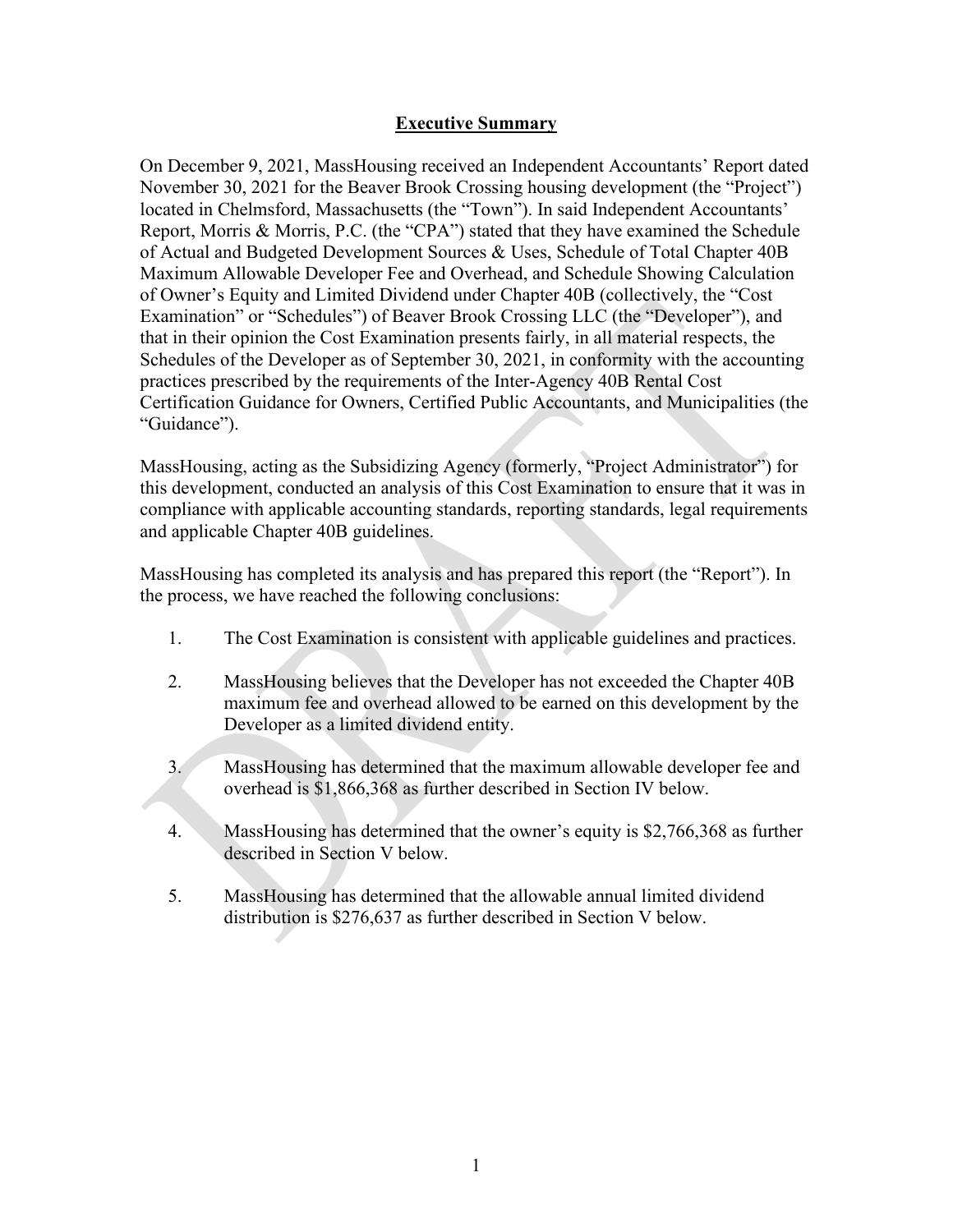#### **Executive Summary (continued)**

The following schedule reflects the final calculations noted in this Report:

#### **USES OF FUNDS**

\$ 900,000

Pre-Permitting Land Value, defined as the sum of the "as is" appraised land value and reasonable carrying costs. *(This value is shown for Chapter 40B purposes and is used in Maximum Developer Fee and Limited Dividend calculations.)*

|                                        | Per Cost                |               | Proposed           |      | <b>Final Per</b>   |
|----------------------------------------|-------------------------|---------------|--------------------|------|--------------------|
| Description                            | Examination             |               | <b>Adjustments</b> | Ref. | <b>MassHousing</b> |
| <b>Development Costs:</b>              |                         |               |                    |      |                    |
| Land Acquisition                       | \$                      |               |                    |      | \$                 |
| <b>Building Structural Costs (Hard</b> |                         |               |                    |      |                    |
| Costs)                                 | 13,650,113              |               |                    |      | 13,650,113         |
| Site Work (Hard Costs)                 | 1,486,764               |               |                    |      | 1,486,764          |
| Builder's OH, Profit & General         |                         |               |                    |      |                    |
| Conditions                             |                         |               |                    |      |                    |
| <b>General Development Costs</b>       | 2,081,367               |               |                    |      | 2,081,367          |
| Developer Fee & OH                     |                         |               |                    |      |                    |
| Capitalized Reserve                    |                         |               |                    |      |                    |
| <b>Total Development Costs</b>         | 17,218,244              | $\mathcal{S}$ |                    |      | 17,218,244         |
|                                        |                         |               |                    |      |                    |
|                                        | <b>SOURCES OF FUNDS</b> |               |                    |      |                    |
|                                        |                         |               |                    |      |                    |
|                                        | Per Cost                |               | Proposed           |      | <b>Final Per</b>   |
| Description                            | Examination             |               | Adjustments        | Ref. | MassHousing        |
| Private Equity:                        |                         |               |                    |      |                    |
| <b>Owner's Cash Equity</b>             | \$                      | \$            |                    |      | \$                 |
| Developer Fee/OH Contributed or        |                         |               |                    |      |                    |
| Loaned                                 |                         |               |                    |      |                    |
| <b>Subordinate Debt:</b>               |                         |               |                    |      |                    |
|                                        |                         |               |                    |      |                    |
| Permanent Debt (Senior):               | 17,218,244              |               |                    |      | 17,218,244         |
|                                        | \$<br>17,218,244        | \$            |                    |      | \$<br>17,218,244   |

MassHousing concludes that the Cost Examination is free of material mathematical errors; reflects the Schedule of Actual and Budgeted Development Sources & Uses; reflects development costs that appear to be reasonable; and reflects the number of units in the Project as agreed to in the Regulatory Agreement. The Notes to Schedules appear to cover the full scope and time frame of the Project.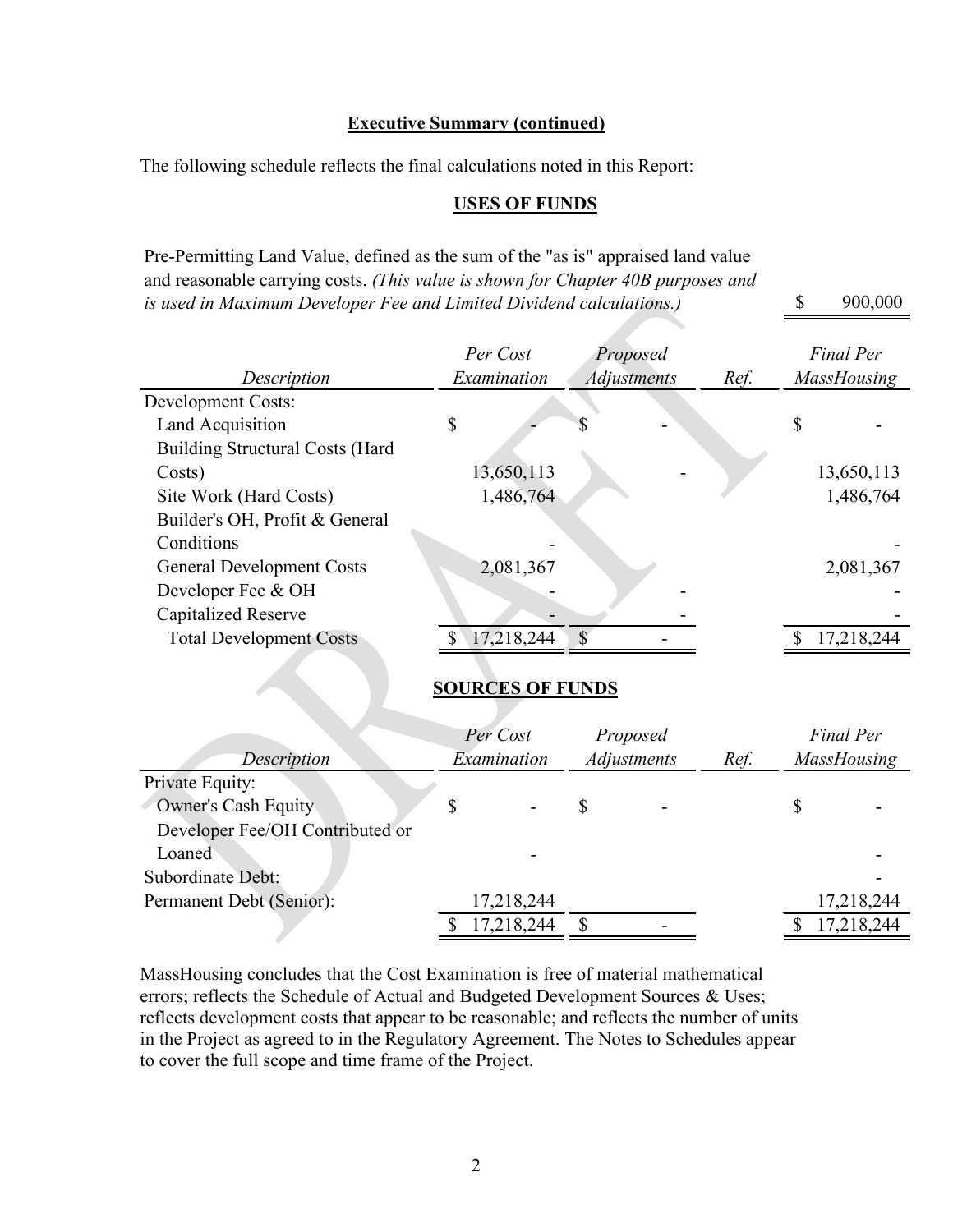## **I. Overview**

According to the Cost Examination, Beaver Brook Crossing LLC was formed as a limited liability company on December 7, 2016 for the purpose of acquiring and developing 84 units of rental housing in Chelmsford, Massachusetts, of which 20 percent (17 units) must be rented to qualifying income eligible individuals and households.

On February 9, 2017, MassHousing issued a project eligibility letter evidencing fundability of the Project under the New England Fund ("NEF") Program of the Federal Home Loan Bank of Boston.

On August 24, 2017, the Zoning Board of Appeals issued a Comprehensive Permit to the Developer.

On May 30, 2018, MassHousing issued a final approval letter under 760 CMR 56.04(7).

MassHousing and the Developer entered into a Regulatory Agreement dated May 30, 2018 and recorded on June 6, 2018 at the Middlesex North County Registry of Deeds Book 32130, Page 100.

Pursuant to the Regulatory Agreement, MassHousing is responsible for evaluating the limited dividend requirement, which involves determining the Developer's compliance with the allowable developer fee and overhead limitation through approval of total development costs.

The Cost Examination states that substantial completion of the Project occurred on September 30, 2021, when the last of the certificates of occupancy were obtained.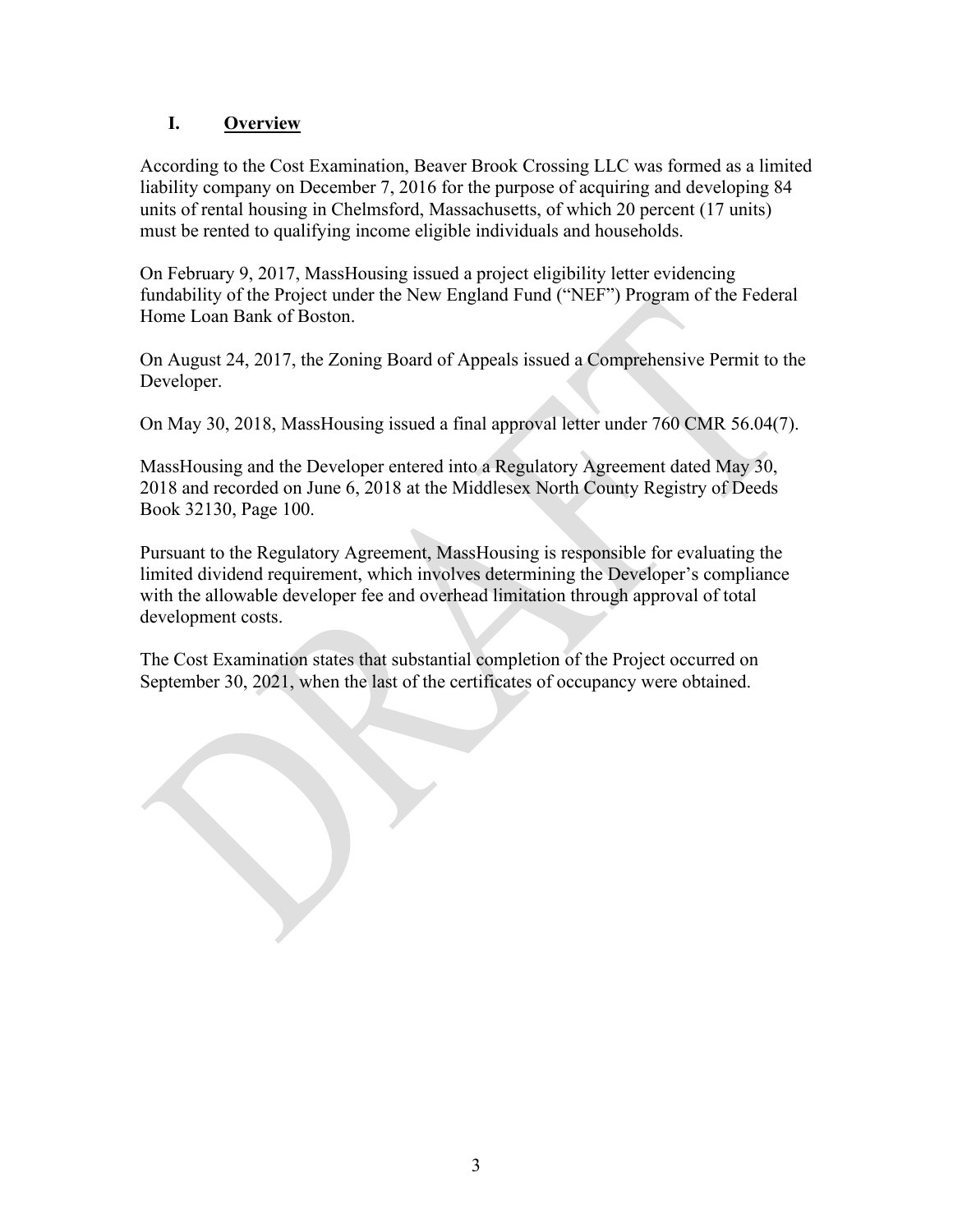### **II. Procedures**

In connection with its responsibilities under the Regulatory Agreement, MassHousing reviewed documentation and information related to Chapter 40B and specifically to the Project, including but not limited to the following:

- The Cost Examination, including the Independent Accountants' Report.<sup>[1](#page-5-0)</sup>
- Owner's Certificate from Charles Emanouil on behalf of Beaver Brook Crossing LLC, dated November 30, 2021.
- General Contractor's Certificate from Stacey L. Cochrane on behalf of Stateside Construction Group Inc. dated November 2, 2021.
- Land appraisal, commissioned by MassHousing, dated January 24, 2017, valuing the land as of January 9, 2017, prepared by Marotta Valuation Advisors (the "Appraisal").
- Architect's Certificate from Andrew t. Zalewski, AIA (the "Architect").
- M.G.L. c. 40B ("Chapter 40B") regulations at 760 CMR 56 and its associated guidelines, most recently revised in 2014.
- The Guidance.

In order to verify the contents of the Cost Examination, MassHousing obtained the "Owner's Certificate" referenced above. This certification, executed under seal and under the pains and penalties of perjury, serves as an additional safeguard in verifying the data set forth in the Cost Examination.

<span id="page-5-0"></span><sup>1</sup> Throughout this report we use the term "Cost Examination" rather than "audit". For various technical reasons, a Chapter 40B cost examination report prepared by a CPA may not meet the requirements of the U.S. Auditing Standards established by the American Institute of Certified Public Accountants (AICPA). We note, however, that we require the CPA's report to be the result of an "attestation examination" and that under AICPA standards (i) the objective of an attestation examination parallels that of an audit, (ii) the required level of evidence which must be accumulated for an attestation examination parallels that of an audit, (iii) the professional requirements for performing an attestation examination parallel that of an audit, and, finally, (iv) an attestation examination is the equivalent of an audit in situations where the financial statements have been prepared based on a set of specific rules (here, the requirements of our detailed 40B Cost Certification Guidance) that do not constitute accounting principles generally accepted in the United States ("GAAP").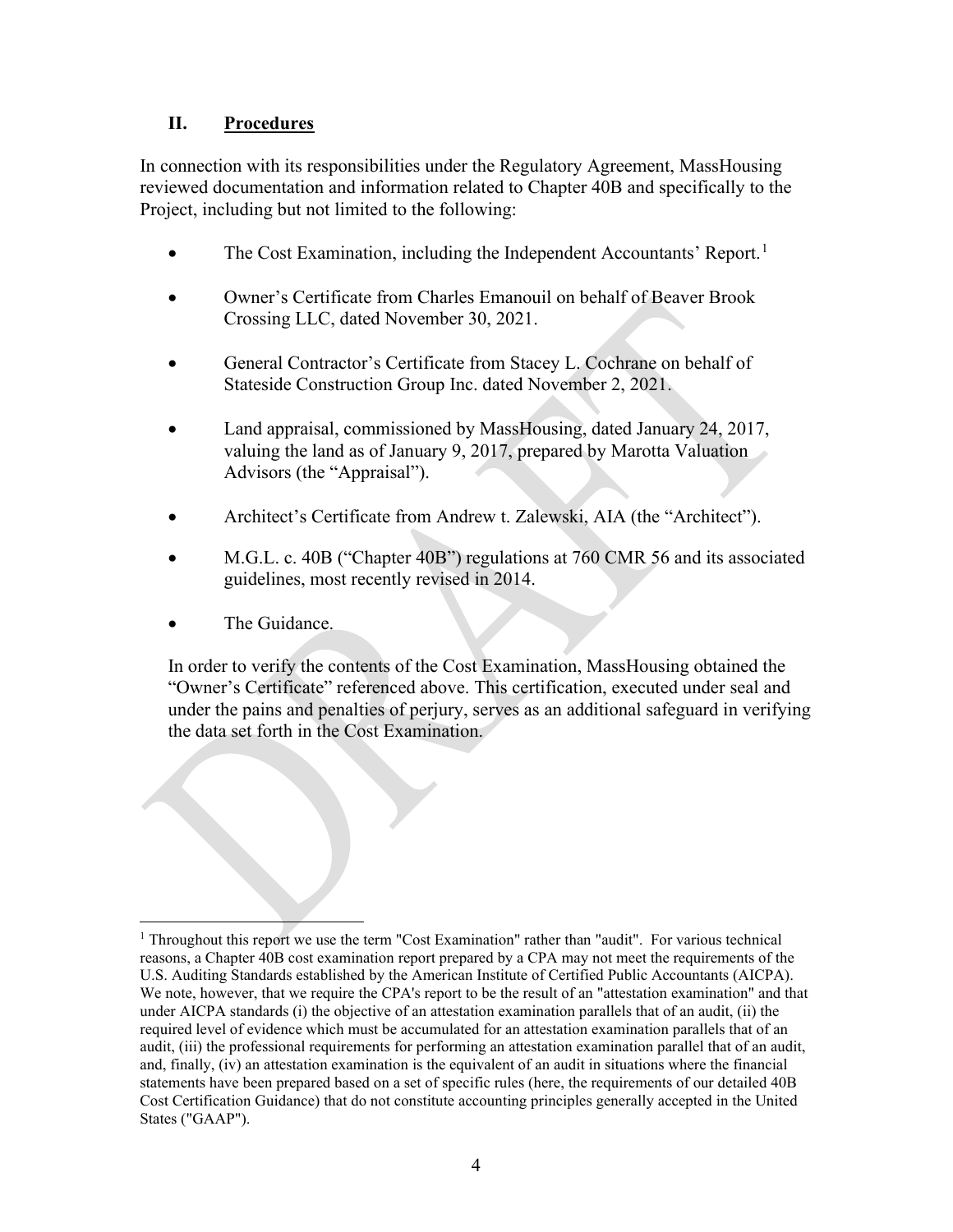### **III. Project Costs**

### **A. Land**

The site consists of 9.48 acres of land located at Hunt Road in Chelmsford, Massachusetts (the "Site").

The Site was acquired for a nominal fee, based on a Quitclaim Deed from Emanouil Farms LLC to Beaver Brook Crossing LLC dated May 14, 2018 and recorded on May 15, 2018 at said Deeds in Book 32071, Page 192. The transaction was between related parties.

The Appraisal stated that the "as is" value of the land was \$900,000. MassHousing has determined that the Appraisal is acceptable.

For purposes of calculating the Chapter 40B Maximum Allowable Developer Fee and Overhead (Section IV below) and the Limited Dividend (Section V below), the above stated land values are considered as described below.

The pre-permitting land value is defined as the sum of the As Is Market Value<sup>[2](#page-6-0)</sup> (\$900,000) plus Reasonable Carrying Costs<sup>[3](#page-6-1)</sup> (\$0). The Cost Examination reports the prepermitting land value as \$900,000.

MassHousing has determined that the pre-permitted land value is appropriate.

The allowable acquisition cost ("AAC") is defined as the lesser of the pre-permitting land value (\$900,000) and land acquisition cost (\$0). The Cost Examination reports the AAC as \$0.

MassHousing has determined that the AAC as reported is appropriate.

<span id="page-6-0"></span> $<sup>2</sup>$  As Is Market Value is the value of the property under current zoning at the time of the Developer's</sup> application for a Project Eligibility Letter, and it must exclude any value created by a previously-issued Comprehensive Permit. It should be supported by an appraisal of this as-is market value.

<span id="page-6-1"></span><sup>&</sup>lt;sup>3</sup> Reasonable Carrying Costs (RCC) may include the following, up to a maximum of 20% of As-Is Market Value:

a. If site control is established through an option or purchase-and-sale agreement, RCC may include non-refundable option and extension fees.

b. If site control is established through ownership of the parcel to be developed, RCC may include taxes, insurance and interest costs on acquisition financing.

c. Any interim income earned from existing operations on the site must be deducted from RCC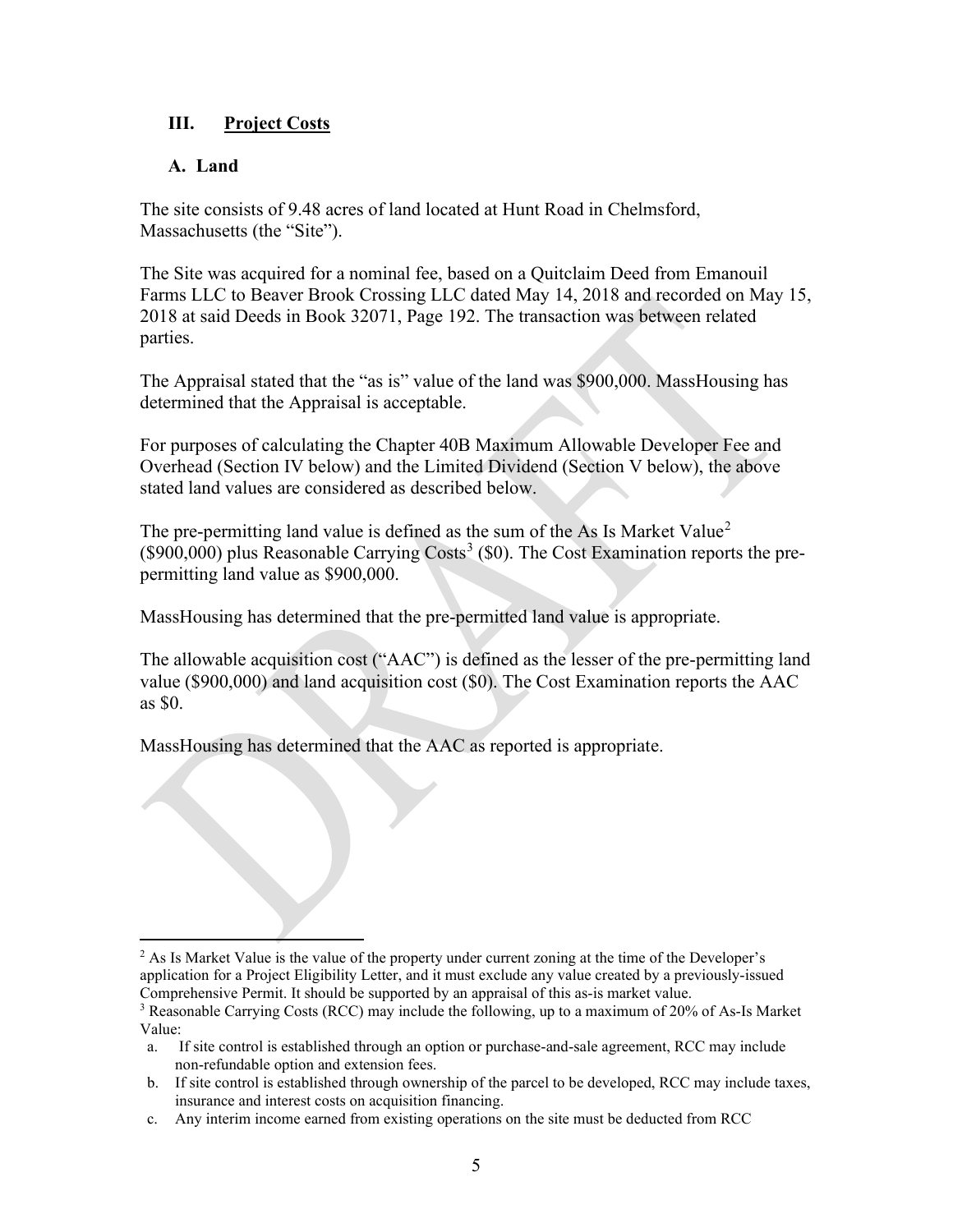#### **B. Construction Costs**

The Guidance states that the Developer "is required to provide an explanation for the development's actual hard costs if they exceed, by more than 10%, the estimated cost determined for a similar development through the use of the RS Means cost estimating tools."

MassHousing has reviewed the RS Means Cost Analysis Reporting Form (the "RS Means Form") certified to by the Architect, which states that the applicable RS Means standard construction costs for the Project are \$18,820,721. In the process of our review, MassHousing noted that the preliminary building structure costs for building 2 erroneously included contractor's overhead & profit of \$1,970,127 and architectural fees of \$689,544 in its calculation. The instructions for preparing the RS Means Form specifically directs the user to use zero in these cost fields as the contractor fees are calculated later, in Step III of the form, and the architectural fees are reported as soft costs in the Cost Examination. The inclusion of these fees has resulted in an overstatement of the RS Means standard construction costs of \$2,039,081. MassHousing has made an adjustment to the RS Means Form by \$2,039,081, resulting in adjusted RS Means standard construction costs of \$15,788,696.

Actual construction costs for the Project are reported in the Cost Examination as \$15,136,877, which is \$651,819 less than the adjusted RS Means standard of \$15,788,696.

As a result, the Project's total construction costs do not exceed the RS Means standard construction costs adjusted by MassHousing and also do not exceed the 110% safe harbor allowed under the Guidance, and therefore, no further analysis or explanation is required.

## **C. Builder's Profit, Builder's Overhead, General Conditions**

The Guidance allows, for related party general contractors, a builder's profit of 6% of construction costs, builder's overhead of 2% of construction costs, and general requirements of 6% of construction costs. It is acceptable for a particular line item to exceed the limit set forth above so long as the total of the three line items does not exceed 14%.

According to the Owner's Certificate, the general contractor was not a related party and therefore this section is not applicable.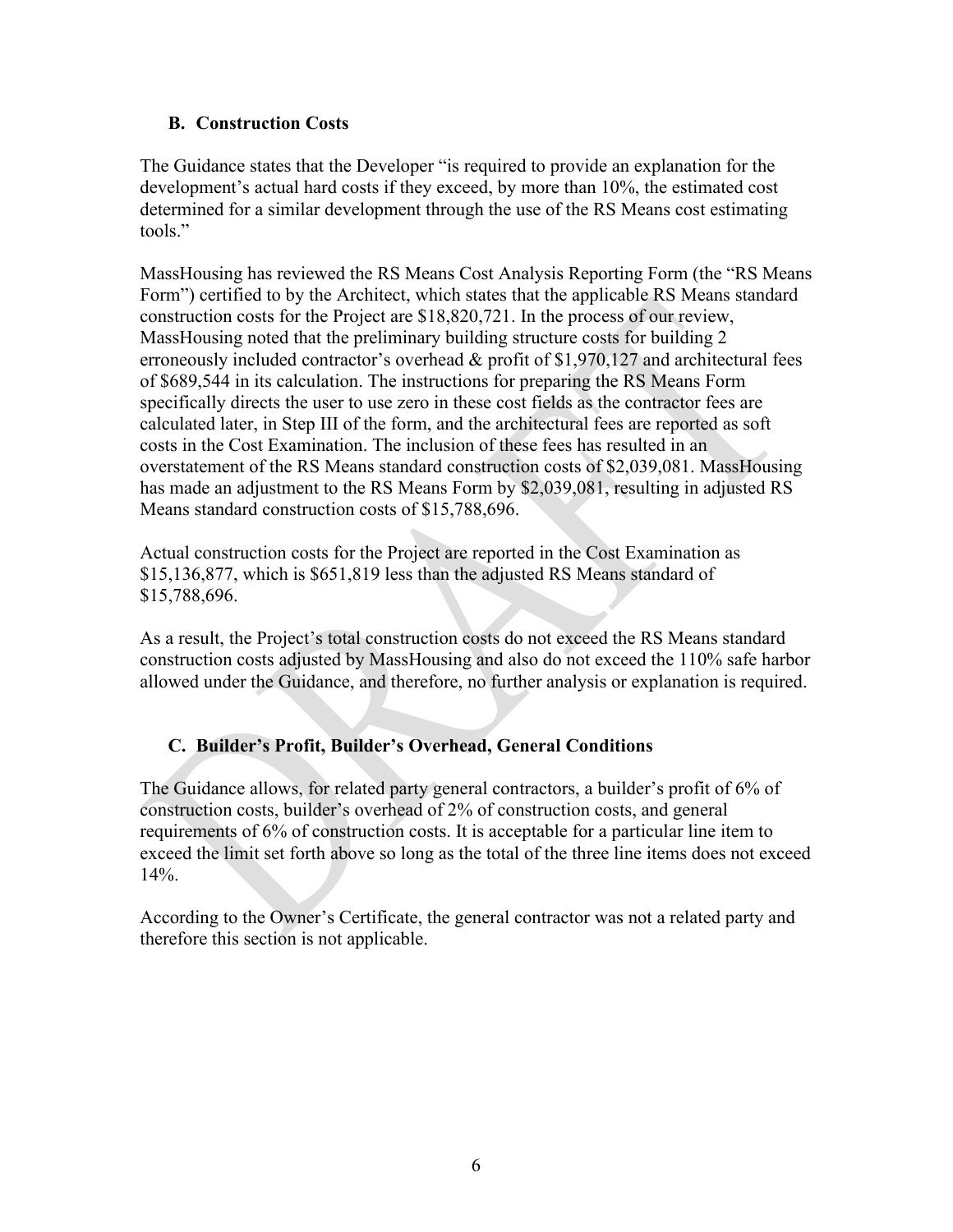### **D. Related Party Costs**

The following related party transactions were identified by the Developer as part of the Owner's Certificate:

Emanouil Brothers, Inc., a related party, was paid \$1,187,015 for services that they provided to the Project as the site contractor, including demolition, cut and fill, excavation and backfill, drainage, water service, sewer service, electric service, gas service, paving, off-site work, landscaping and site improvements.

Based on MassHousing's experience with other projects of a similar nature, it has been determined that the reported site development costs are reasonable.

### **IV. Calculation of Maximum Allowable Chapter 40B Developer Fee and Overhead**

The Cost Examination reports a Maximum Allowable Developer Fee and Overhead of \$1,866,368 (as shown in the calculation below).

| Step 1: Calculation of 5% or 2.5% of Allowable Acquisition Cost |  |
|-----------------------------------------------------------------|--|
|-----------------------------------------------------------------|--|

|                                                 | Per Cost    | Per         |            |
|-------------------------------------------------|-------------|-------------|------------|
|                                                 | Examination | MassHousing | Difference |
| Allowable Acquisition Cost (AAC) Lesser of Pre- |             |             |            |
| Permit Land Value and Actual Acquisition Cost   |             |             |            |
| Multiplied by 2.5% if Identity of Interest      | 2.5%        | $2.5\%$     | $0.0\%$    |
| <b>Adjusted Allowable Acquisition Cost</b>      |             |             |            |

|                                                                            | Per Cost<br>Examination | Per<br>MassHousing | Difference |
|----------------------------------------------------------------------------|-------------------------|--------------------|------------|
| Total Development Costs (TDC) AAC+hard<br>costs+soft costs+fee/oh+reserves | \$17,218,244            | \$17,218,244       | \$         |
| Less:                                                                      |                         |                    |            |
| <b>Allowable Acquisition Costs</b>                                         |                         |                    |            |
| Developer Fee                                                              |                         |                    |            |
| Developer Overhead                                                         |                         |                    |            |
| <b>Development Consulting Fees</b>                                         |                         |                    |            |
| <b>Capitalized Reserves</b>                                                |                         |                    |            |
| <b>Total Deductions</b>                                                    |                         |                    |            |
| Adjusted Development Costs (ADC)                                           | 17,218,244              | 17,218,244<br>\$   |            |

## Step 2: Calculation of Adjusted Development Cost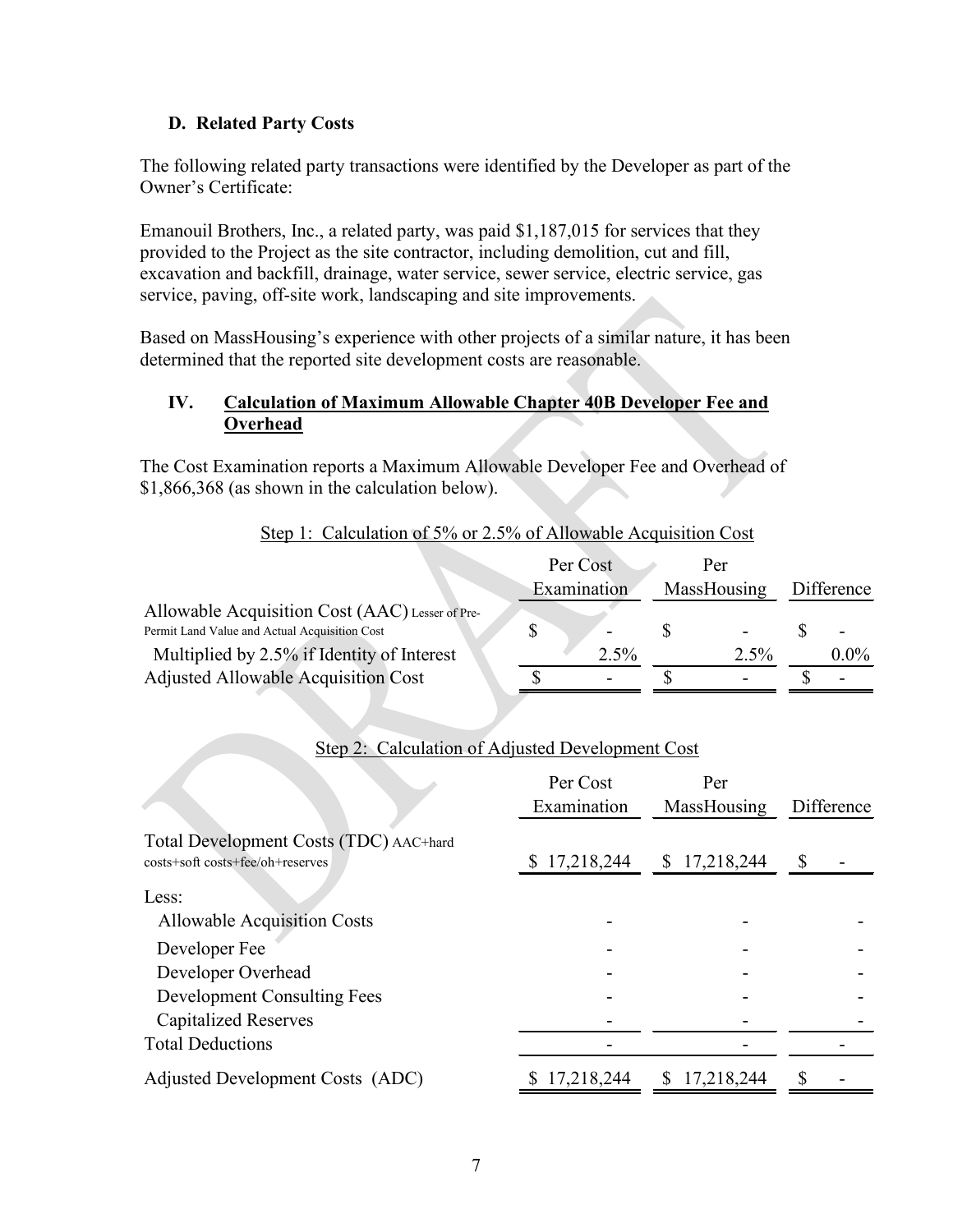#### **IV. Calculation of Maximum Allowable Chapter 40B Developer Fee and Overhead (continued)**

|                                                         | Per Cost<br>Examination | Per<br>MassHousing Difference |  |
|---------------------------------------------------------|-------------------------|-------------------------------|--|
| Adjusted Allowable Acquisition Cost (from Step 1 above) |                         | S                             |  |
| Plus: 15% of First \$3,000,000 of ADC*                  | 450,000                 | 450,000                       |  |
| Plus: 12.5% of Next \$2,000,000 of ADC*                 | 250,000                 | 250,000                       |  |
| Plus: 10% of (difference between \$5MM and \$15MM)      | 1,000,000               | 1,000,000                     |  |
| Plus: 7.5% of (difference between \$25MM and \$15MM)    | 166,368                 | 166,368                       |  |
| Plus: 5% of amount greater than \$25MM                  |                         |                               |  |
| Maximum Allowable 40B Developer Fee and Overhead        | \$1,866,368             | \$1,866,368                   |  |

## Step 3: Calculation of Maximum Allowable 40B Developer Fee and Overhead

\* ADC from Step 2 above

MassHousing has determined that the Maximum Allowable Developer Fee and Overhead as reported is allowable.

## Step 4: Calculation of Total Development Fees and Overhead Actually Received

|                                                          | Per Cost | Per<br>Examination MassHousing Difference |  |
|----------------------------------------------------------|----------|-------------------------------------------|--|
| <b>Actual Paid Developer Fee</b>                         |          |                                           |  |
| Plus: Actual Paid Developer Overhead                     |          |                                           |  |
| Plus: Actual Paid Development Consulting Fees            |          |                                           |  |
| Plus: 80% of All Reserves to be Funded to Owner within 5 |          |                                           |  |
| years of completion                                      |          |                                           |  |
| Total Development Fees and Overhead Actually Received    |          |                                           |  |

According to the Cost Examination, the Developer elected not to take a developer fee.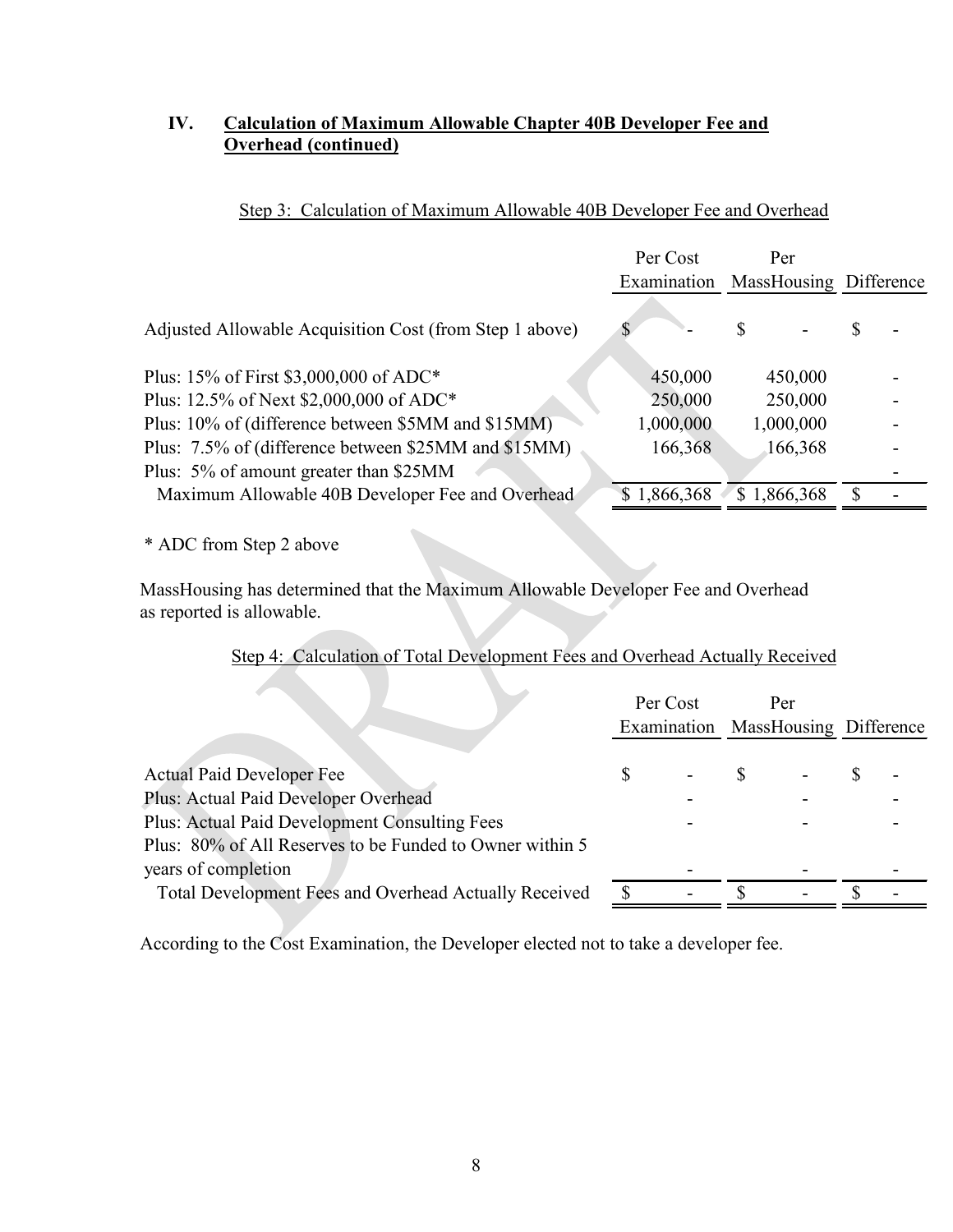### **V. Limited Dividend**

### **A. Calculation of Owner's Equity**

The Cost Examination reports Owner's Equity of \$2,766,368.

Owner's Equity is determined by taking the greater of the amounts determined by the Cost Method and the Value Method.

The Value Method looks at the "as-complete" appraised value after construction, minus the amount of permanent debt. In this case, the Developer elected to use the Cost Method alone for determining Owner's Equity (as shown below).

### Step 1: Maximum Allowable Development Fee for Purposes of Calculating Limited Dividend

|                                                  | Per Cost    | Per                    |  |
|--------------------------------------------------|-------------|------------------------|--|
|                                                  | Examination | MassHousing Difference |  |
|                                                  |             |                        |  |
| Maximum Allowable 40B Developer Fee and Overhead |             |                        |  |
| (from Section IV, Step 3 above)                  | 1,866,368   | \$ 1,866,368           |  |
|                                                  |             |                        |  |

# Step 2: Calculation of Total Development Fees and Overhead Actually Received

| MassHousing Difference |
|------------------------|